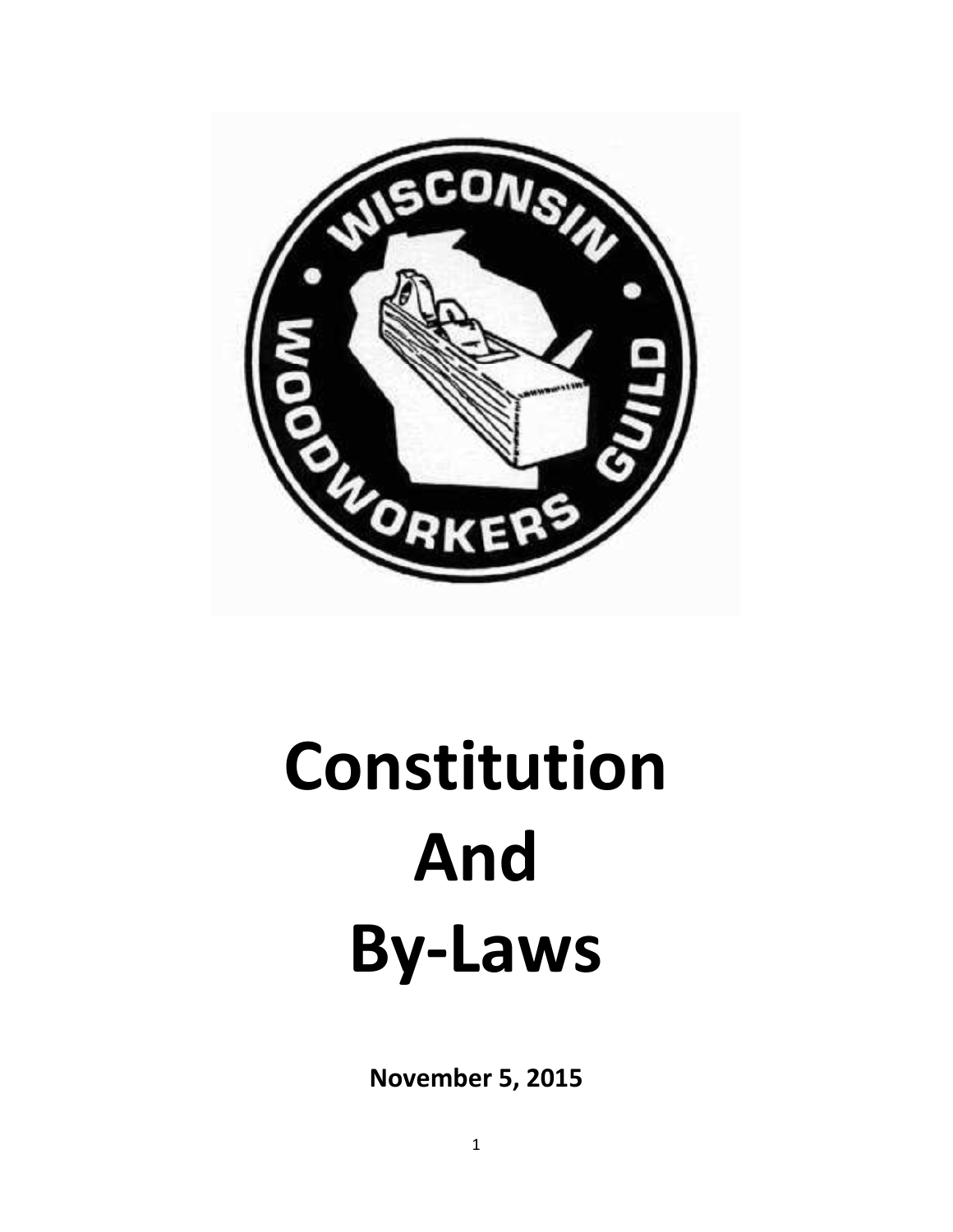# **Wisconsin Woodworkers Guild Constitution and By-Laws**

------------------------------------------------------------------------------------------------------------------------------------------

The Constitution and By-Laws were adopted June 9, 1982. They were revised in January 1983, July 1984, October 1989, and November, 2015.

# **Article I**

**Name:** This organization shall be known as the Wisconsin Woodworkers Guild Inc., hereinafter referred to as the Guild.

# **Article II**

**Objectives:** The objectives of the Guild shall be the enjoyment and furtherance of the art of woodworking for its members through educational activities such as workshops, seminars, lectures, and exhibits.

# **Article III**

**Membership:** Any person seriously interested in woodworking may become a member as prescribed in the By-Laws. No person shall be denied membership because of age, race, creed, sex, national origin, sexual preference, or knowledge of woodworking.

# **Article IV**

#### **Officers, Directors, and Executive Board**:

1. Management of the Guild shall be directed by the Executive Board composed of the elected officers, and directors, and the immediate Past-President ex-officio who shall serve as advisor to the Executive Board for one year following his/her term of office. In this document the "Executive Board" will hereafter be referred to as the "Board."

2. Four (4) Officers shall be elected by the membership. They are the President, the Vice-President, the Secretary, and the Treasurer.

3. Two (2) Directors shall be elected by the membership: Program Director, and Membership Director.

4. The term of office shall be one (1) year. No limit of terms in office will be imposed.

5. Vacancies in the Guild offices shall be filled by the President, subject to the approval of the Board. Vacancies of the President's office shall be filled by advancement of the Vice-President, and the election of a new Vice-President by a quorum of membership. The candidates(s) for the new Vice-President shall be selected by the Board and presented to the membership for a vote at the next meeting following the establishment of the vacancy.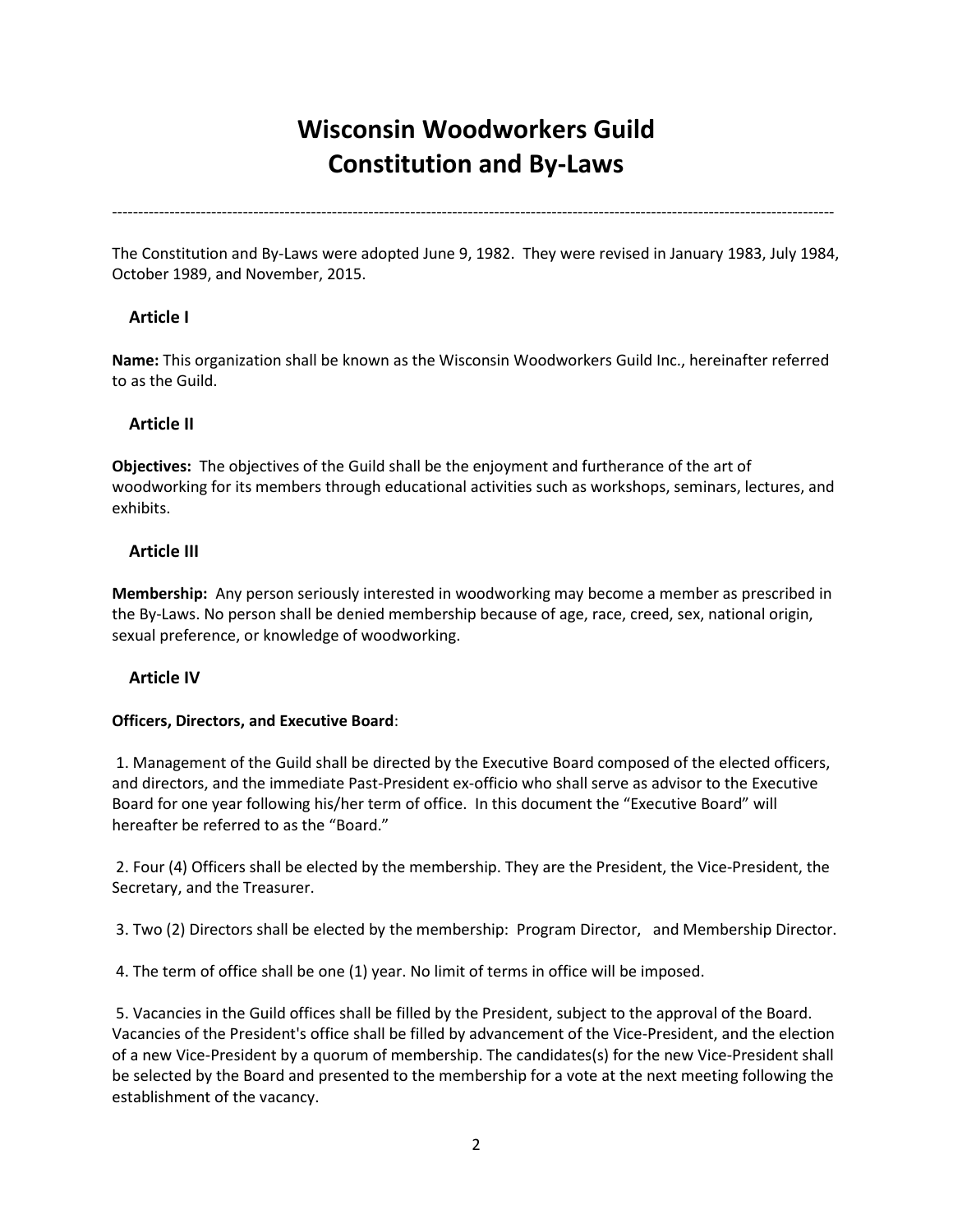# **Article V**

#### **Meetings:**

1. Regular meetings of the Guild shall have place, date, and time stipulated by the Board.

2. The Board shall meet as often as necessary to transact the business of the Guild.

3. Special activities of the Guild may be called by the President, the Board, or upon written request of ten (10) members.

4. The January meeting shall be designated as the "Annual Meeting" to conclude all business of the immediate past year. Final reports and annual competition (if desired), annual awards, etc. shall be conducted by the officers and directors leaving office. Newly elected officers and directors shall be installed.

# **Article VI**

**Committees:** Various standing committees shall be established to conduct Guild activities as provided in the By-Laws (Section III). As chairperson vacancies occur, recommendations for chairpersons of the standing committees shall be submitted by the membership to the Board for approval and after approval shall be announced at the next regularly scheduled meeting. At the direction of the Board the committee chairpersons shall attend designated meetings or submit written reports of committee activities prior to Board meetings. The President, with approval of the Board, shall appoint such special committees as the needs of the Guild may require.

# **Article VII**

**Amendments:** An amendment to this Constitution and By-Laws may be proposed in writing by any member to the Board and it must be presented to the membership for discussion at the next regular Guild meeting at which a quorum is present, and passed by a two-thirds vote of the members present.

# **Article VIII**

#### **Quorums:**

1. A quorum of the membership at any meeting shall consist of at least twenty-five (25) of the membership present.

2. A quorum of the Board shall consist of a majority of the Board.

# **Article IX**

**Dissolution:** Upon dissolution of the Guild, the Board shall apply and distribute the assets of the Guild pursuant to Wisconsin Statutes Section 181.51. Any disposition of such assets shall be confined to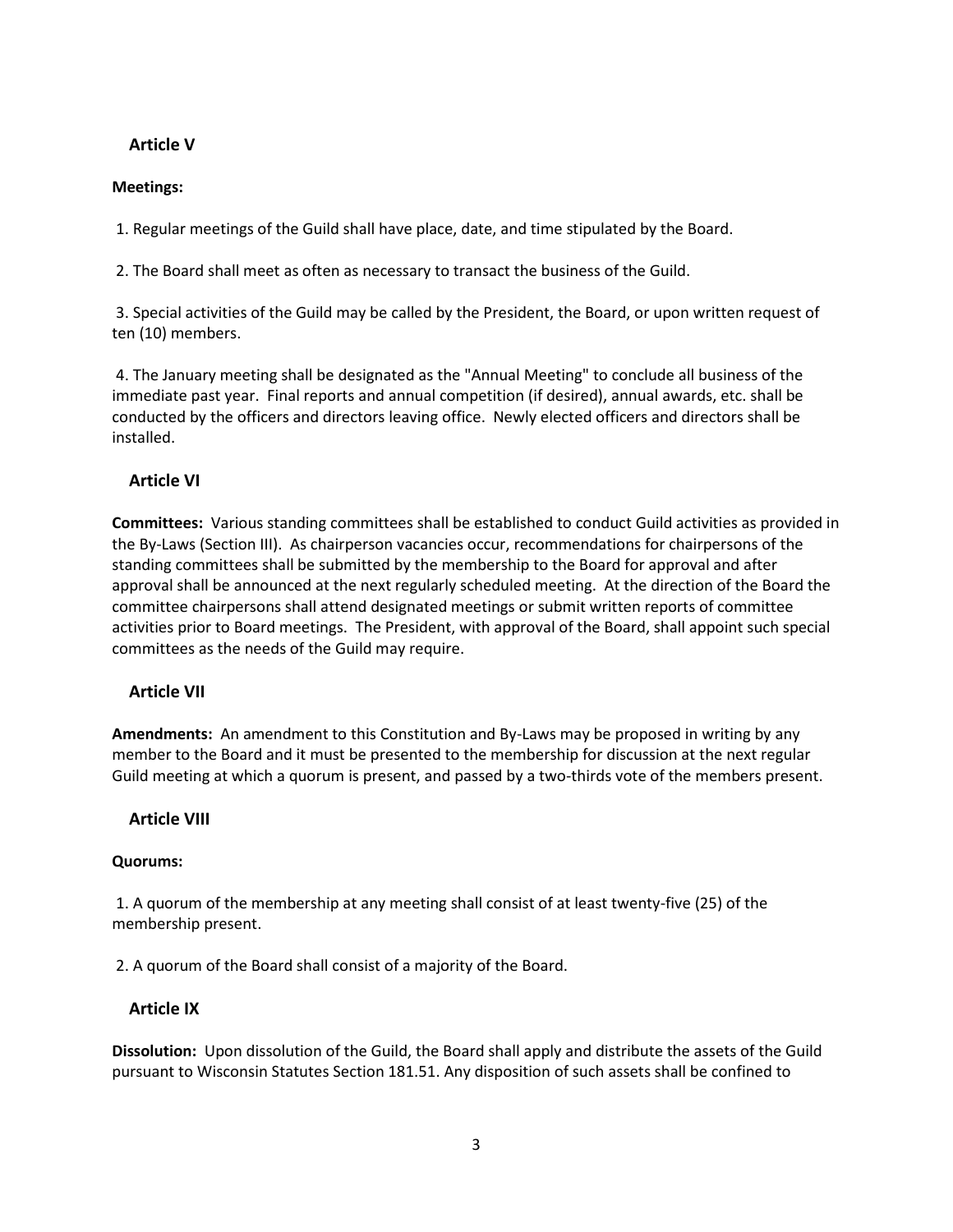organizations organized and operated exclusively for educational purposes and shall at the time qualify as exempt organizations under Section 501 (c) (3) of the Internal Revenue Code.

#### **Article X**

#### **Approval of Constitution and By-Laws:**

1. This constitution and by-laws shall be deemed to have been adopted upon their approval by a majority of the members whose dues shall have been paid to date: June 9, 1982.

2. All by-laws shall be binding to the same degree as the provisions of the constitution.

# **By-Laws**

# **Section I**

**Elections:** Elections of Guild officers and directors shall be held annually. The President shall ask for volunteers for the Nominating Committee Chairperson at the July meeting. At the first Board meeting after the July membership meeting the Board shall select the Nominating Committee Chairperson and the President shall get final approval for the appointee and announce the selection at the next general meeting. The chairperson shall then select a committee of at least three (3) Guild members, none of whom will be members of the Board. At a separate meeting, the Nominating Committee will prepare a slate of candidates and obtain an agreement of the nominees to serve if elected. The chairperson shall present the slate at the September meeting of the membership. Additional nominations can then be taken from the floor. If there is a contest for any position, written ballots will be sent to all members of the Guild by the Secretary within ten (10) days after the September meeting. Votes will be tallied at the November meeting and the newly elected officers shall be installed at the annual meeting in January.

# **Section II**

#### **Duties of Officers and Directors:**

#### 1. The President

- \* shall preside at all meetings of the Guild and the Board;
- \* shall, with the approval of the Board, appoint chairpersons of all committees not elective;
- \* shall sign all written contracts or obligations of the Guild;
- \* shall function as an ex-officio member of all committees except the Nominating Committee;
- \* shall officially represent the Guild at all meetings of other organizations unless special representatives are appointed or elected, and shall report the proceedings to the membership at the next regular meeting of the Guild;
- \* shall generally supervise and keep in touch with all Guild activities.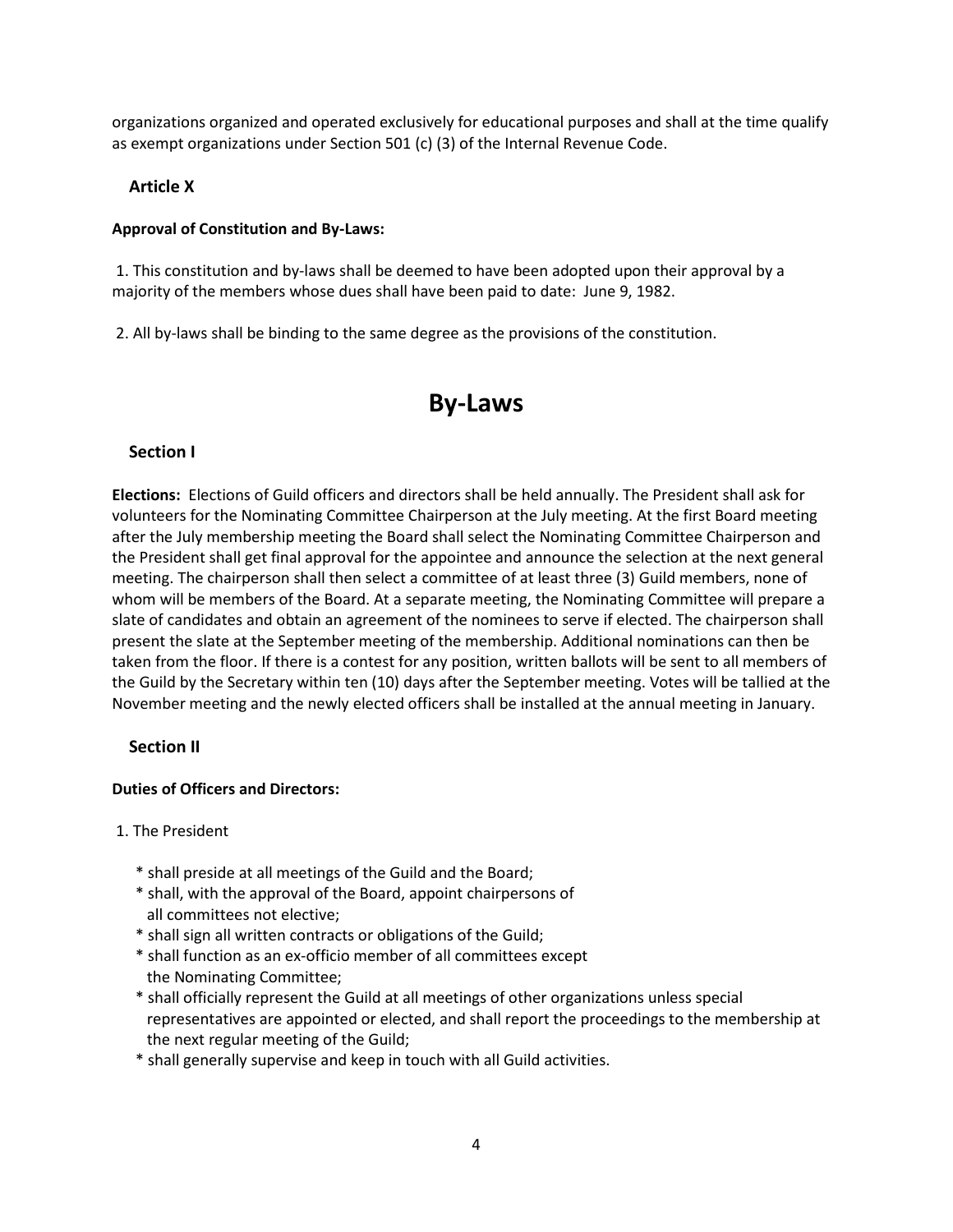#### 2. The Vice-President

- \* shall act as a Guild officer on the Board;
- \* shall perform such duties as the Board may direct;
- \* shall perform the duties of the office of the President during the absence of the President, or during the vacancy of that office.
- 3. The Secretary
	- \* shall act as a Guild officer on the Board;
	- \* shall keep the records of the minutes of all Guild and Board meetings;
	- \* shall conduct correspondence of the Guild;
	- \* shall prepare ballots for elections;
	- \* shall obtain or renew raffle licenses as directed by the Board;
	- \* shall maintain insurance coverage as directed by the Board
	- \* shall act as custodian of Guild records.

#### 4. The Treasurer

- \* shall act as a Guild officer on the Board;
- \* shall act as custodian of all Guild funds;
- \* shall render bills for dues and acknowledge their receipt;
- \* shall pay bills for the Guild;
- \* shall keep detailed account of all the receipts and disbursements;
- \* shall keep funds in a financial institution approved by the Board; and
- \* shall, at each meeting of the Board, submit a written report on the condition of the Treasury which shall include receipts, expenditures, and bank balances.
- \* shall present a budget for the Guild activities for the coming year.
- \* In the event of the absence of the President and the Vice-President the Treasurer shall preside at regular and Board meetings.

#### 5. The Program Director

- \* shall act as Guild Director on the Board;
- \* shall be responsible for securing and scheduling all in-house programs for the regular Guild meetings, subject to Board approval;
- \* shall be responsible for setting up the meeting place and for arranging equipment and materials needed for the programs and meetings.
- \* shall take care of all charges and fees incurred for programs, ticket sales for programs with admission costs and the return of all program materials.
- 6. The Membership Director
	- \* shall act as a Guild Director on the Board;
	- \* shall welcome guests at meetings;
	- \* shall act upon and file applications for membership;
	- \* shall furnish name tags to guests and members;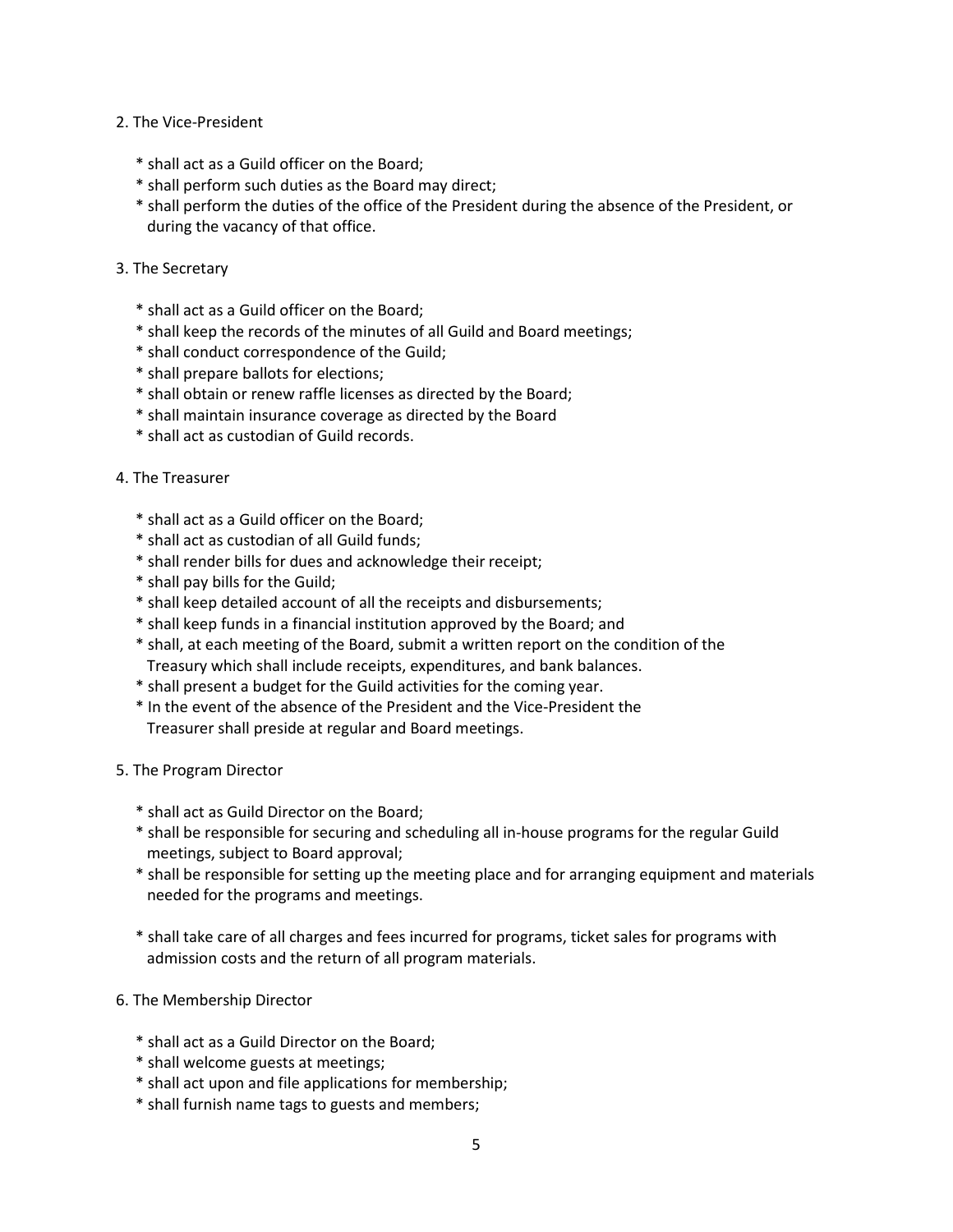- \* shall maintain a complete and current list of membership and issue membership cards;
- \* shall collect payment of dues from new members and renewing member and shall deliver the collected funds to the Treasurer along with an accounting of new and renewing members;
- \* shall prepare the annual Membership Directory.
- 7. The immediate Past-President ex-officio
	- \* shall serve as advisor to the Board, with voting privileges, for one year following his/her term of office;
	- \* shall assist the other members of the Board in conducting the Guild's business.

8. All retiring officers and directors shall be responsible for the orientation of their successors to the newly elected positions.

#### **Section III**

#### **Committees:**

1. The President shall appoint, with the approval of the Board, chairpersons of the following standing committees:

- \* Publications Committee
- \* Toys Committee
- \* Raffles Committee
- \* Exhibit Committee
- \* Workshop Committee

2. The President may, with approval from the Board, appoint other committees as the need arises.

3. Members of the standing committees shall be appointed by their respective chairpersons.

4. The activities of the Guild committees shall be determined by the Board, and thereafter shall be carried out by the chairpersons and members appointed to the committees.

# **Section IV**

#### **Duties and Functions of Committees:**

- 1. The Publications Committee
	- \* shall be responsible for the monthly publication and distribution of the Newsletter including but not limited to such information as:
		- future meeting dates and program descriptions
		- past program evaluation reports
		- inspirational messages from the President and other officers
		- helpful "tips" and procedures
		- membership projects
		- miscellaneous items of general woodworking interest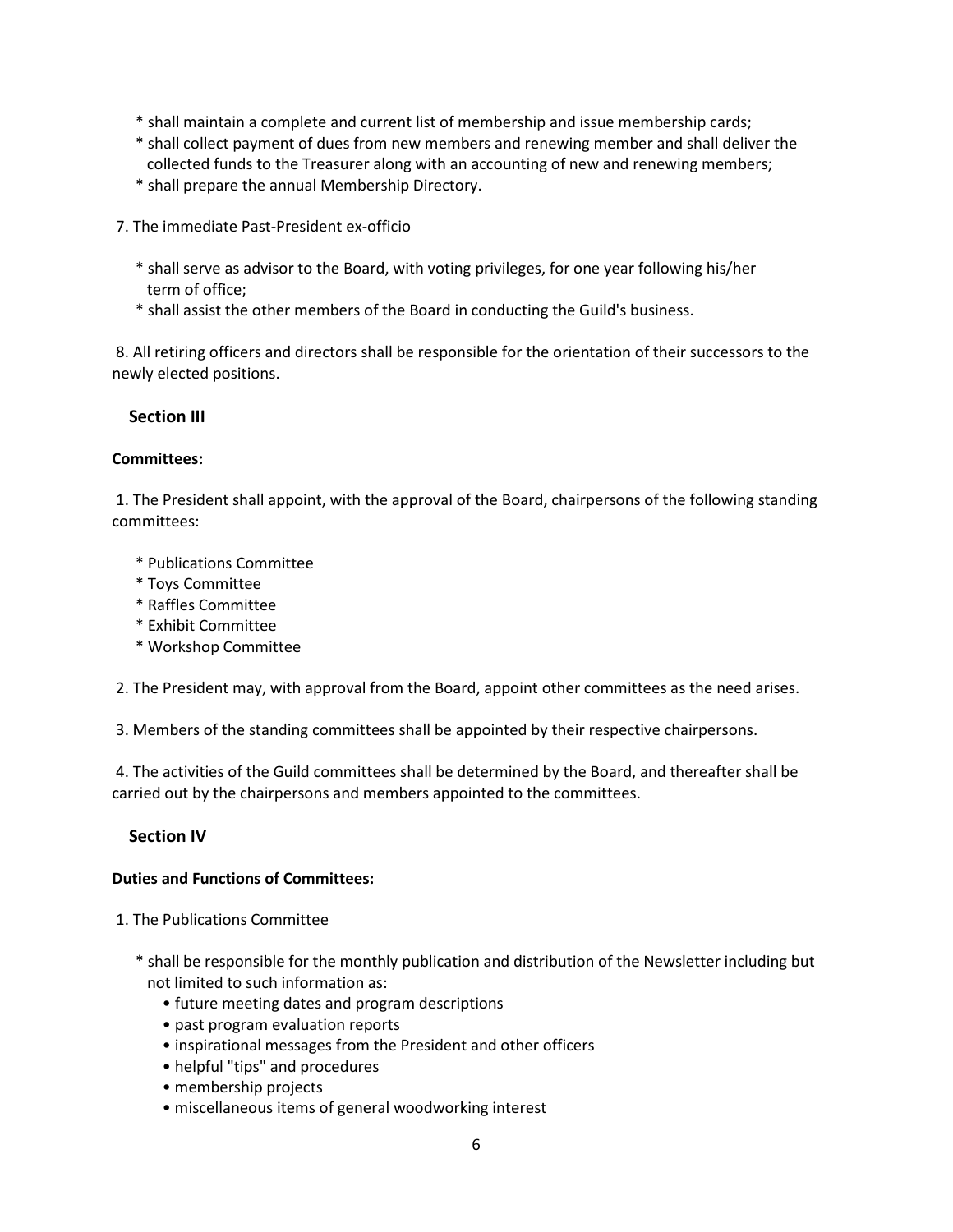\* shall be responsible for updating and maintaining the Guild website.

Each and every member is expected to contribute such information as requested by the Publications Committee chairperson.

#### 2. The Toys Committee

- \* shall coordinate toy-making activities;
- \* shall distribute available toy plans to members as requested;
- \* shall distribute donated materials and materials purchased by the Guild as approved by the Board;
- \* shall arrange for distribution of toys to family shelters and other recipients as designated by the Board.
- 3. The Raffles Committee
	- \* shall purchase or obtain donated items to be raffled at monthly meetings. Receipts shall be submitted to the Treasurer for reimbursement and for reporting in accordance with raffle license requirements. Items shall be in keeping with the purpose of the Guild.
	- \* shall sell raffle tickets at monthly meetings for the monthly raffle and submit proceeds to the Treasurer.
	- \* shall purchase or obtain donated items for the annual raffle as approved by the Board. Receipts shall be submitted to the Treasurer for reimbursement and for reporting in accordance with raffle license requirements. Items shall be in keeping with the purpose of the Guild.
	- \* shall sell raffle tickets for the annual raffle and submit proceeds to the Treasurer.
- 4. The Exhibit Committee
	- \* shall contact exhibit owner/personnel to secure exhibit space as directed by the Board;
	- \* shall solicit items from members for exhibition at designated activities;
	- \* shall coordinate transportation of items to exhibits.
- 5. The Workshop Committee
	- \* shall arrange workshop activities as directed by the Board;
	- \* shall arrange with the workshop leader for any special equipment or accommodations;
	- \* shall be responsible for setting up the meeting place and for arranging equipment and materials needed for the workshop.
	- \* shall collect any fees set by the Board for workshop attendance and submit the collected fees to the Treasurer.

# **Section V**

#### **Membership:**

1. The only membership category is "Active." Active members are those whose dues are paid and they shall have full voting rights in the Guild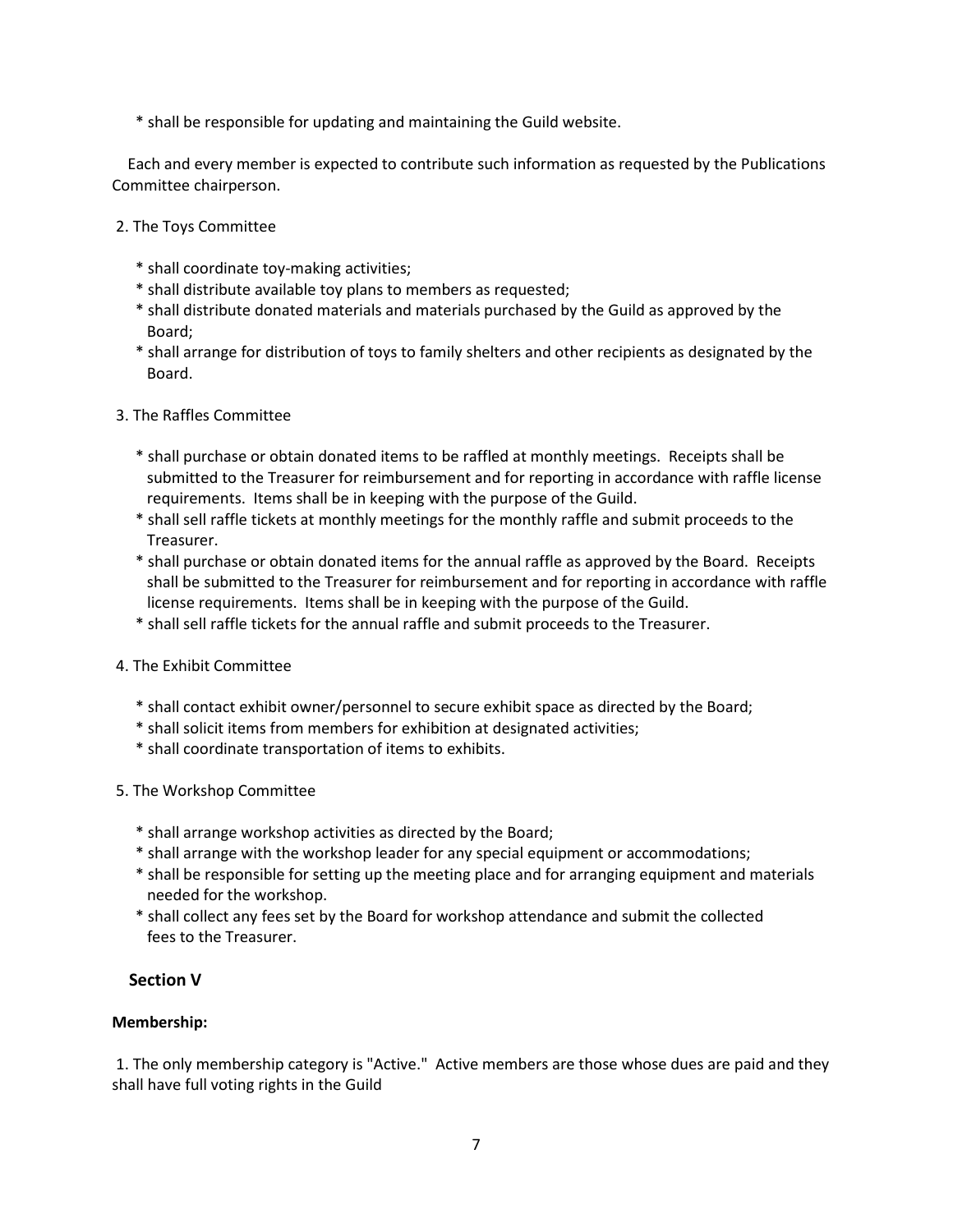2. Any member in arrears after two (2) months shall cease to be a member.

3. Membership of any person may be suspended, when sufficient reasons exist, by action of the Board. The suspended members shall have the right to appeal suspension, in which case the action of the Board shall be upheld or rescinded by a majority vote of the membership as per Section VI.

4. An officer or director of the Board may be removed from office by a majority vote of the membership, providing the officer or director is informed of the proposed action at least one (1) month before the vote is taken. The officer or director must be given the option to resign or state an appeal before the vote is cast. Further suspension from the Guild shall be handled as in Section V (3) above, and Section VI by action of the remaining Board.

5. Termination of membership shall relieve all rights, interest, or title of any member to property and privileges of the Guild.

#### **Section VI**

#### **Restrictions:**

1. No member shall be permitted to address the Guild for the purpose of promoting his or her business venture at any meeting, demonstration, lecture, or public exhibit.

2. Members will be allowed to display their literature at the speakers table at the membership meeting after receiving approval of the President, Vice-President, Secretary, or Treasurer. Any discount or special sale must be presented to a member of the Board for approval and, if approved, such will be announced by the President at a meeting. This display of literature is not an endorsement by the Guild, the membership, or its officers.

3. No literature will be allowed at a lecture, demonstration, workshop, or exhibit that may be open to the public, without approval of the Board.

4. Personal posters will not be allowed at any lecture, demonstration, workshop, exhibit, or meeting.

5. The sale of wood products produced by any member, or other sale, will be permitted only at a function designated and approved by the Board.

6. Any member violating the above may be dismissed from the Guild by a majority vote of the Board.

7. No funds of the Guild shall be applied to the benefit of, or be distributable to its members, officers, or other private persons.

8. The Board shall be empowered to reimburse members for expenses authorized by the Board.

9. The Board is further authorized to pay reasonable compensation to non-members for services rendered as per Article II.

10. No members of the Board, chairperson, or member of the Guild may spend Guild funds or sign contracts binding on the Guild without prior approval from the Board of all projected expenditures and